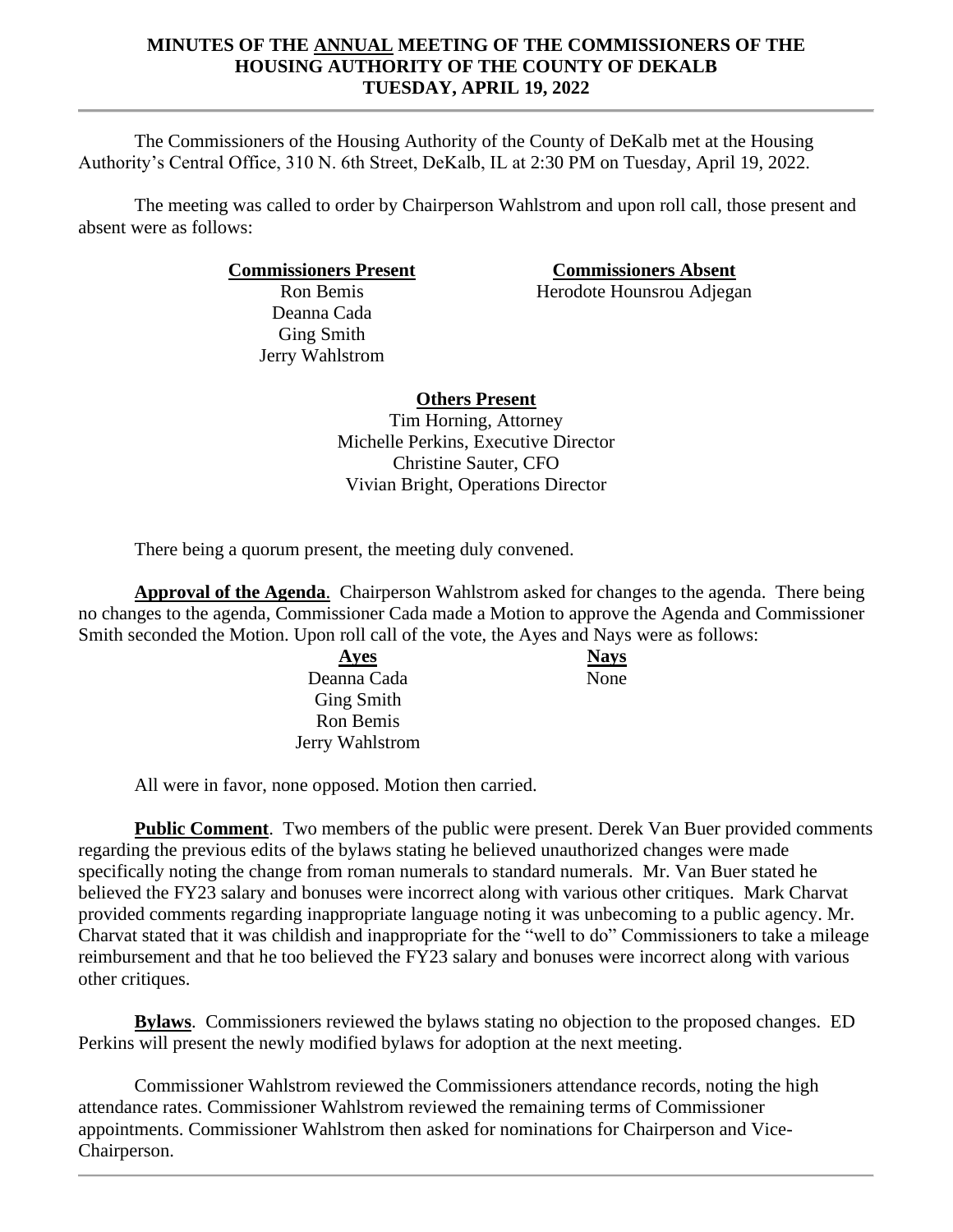#### **MINUTES OF THE ANNUAL MEETING OF THE COMMISSIONERS OF THE HOUSING AUTHORITY OF THE COUNTY OF DEKALB TUESDAY, APRIL 19, 2022**

Commissioner Bemis nominated Jerry Wahlstrom for appointment to Chairperson and Commissioner Cada Seconded the motion. With no other nominations being offered, the Ayes and Nays were as follows:

> **Ayes Nays** Ron Bemis Deanna Cada Ging Smith Jerry Wahlstrom

None

All were in favor and with none opposed the nomination for Chairperson was closed.

Commissioner Cada nominated Ron Bemis for appointment to Vice-Chairperson and was seconded by Commissioner Smith. With no other nominations being offered, the Ayes and Nays were as follows:

> **Ayes Nays** Deanna Cada Ging Smith Ron Bemis Jerry Wahlstrom

None

All were in favor and with none opposed the nomination for Vice-Chairperson was closed.

Commissioners reviewed the Conflict of Interest [COI] form and due to the submission deadline of the County's Economic Interest Form and its reference in the COI, will revisit the submission of the COI at the next meeting.

There being no further business, Commissioner Bemis made a Motion to Adjourn the Annual Meeting. Commissioner Smith seconded the Motion. Upon roll call the Ayes and Nays were as follows:

> **Ayes Nays** Ron Bemis Ging Smith Deanna Cada Jerry Wahlstrom

None

All were in favor, none opposed. Motion then carried and the Annual Meeting was closed.

The meeting was adjourned at 2:48 PM. Commissioners moved directly into the regular meeting scheduled to take place, in person on Tuesday, April 19, 2022, directly following the annual meeting at 310 N. 6<sup>th</sup> Street, DeKalb IL 60115.

\_\_\_\_\_\_\_\_\_\_\_\_\_\_\_\_\_\_\_\_\_\_\_\_\_\_\_\_\_\_\_\_\_

(SEAL)

**CHAIRMAN** 

ATTEST:

\_\_\_\_\_\_\_\_\_\_\_\_\_\_\_\_\_\_\_\_\_\_\_\_\_\_\_\_\_\_\_ SECRETARY-TREASURER